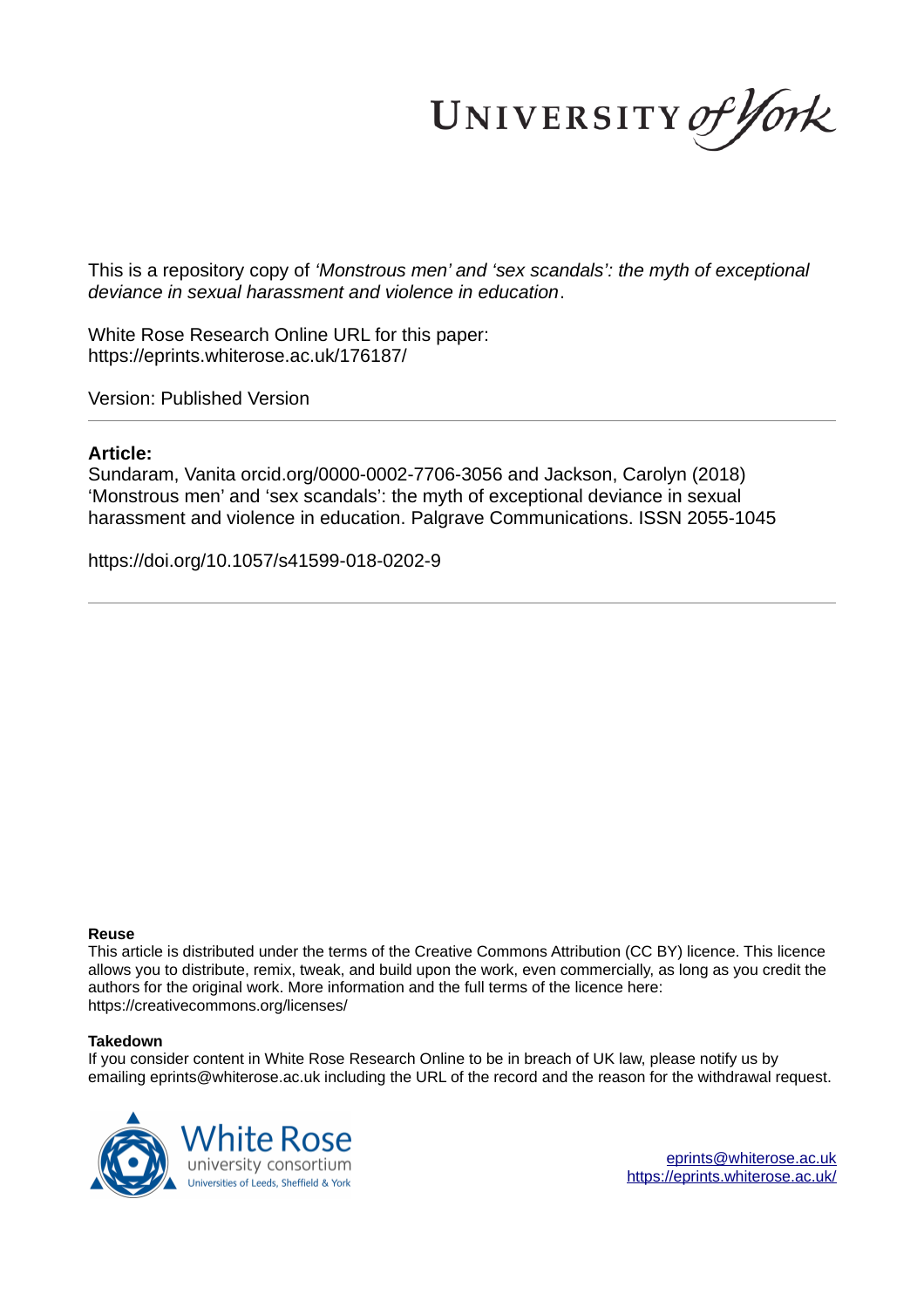## **COMMENT**

https://doi.org/10.1057/s41599-018-0202-9 **OPEN**

# 'Monstrous men' and 'sex scandals': the myth of exceptional deviance in sexual harassment and violence in education

Vanita Sundaram<sup>1</sup> & Carolyn Jackson<sup>2</sup>

### ABSTRACT

One might argue that sexism, sexual harassment and sexual violence have become hyper-visible in recent times. The #MeToo movement has focused our attention on the prevalence of sexual harassment and abuse in a range of contexts, including in Hollywood, the media industry, Westminster, science and academia. Media reporting of these high-profile cases represents the perpetrators of these crimes as 'monsters', 'sex pests', as highly unusual or deviant individuals. We argue here, that rather, such practices pervade a range of contexts, including educational ones, and are normalised and 'hidden' within these settings. We will draw on our recent research on 'lad culture' in higher education to discuss how harassment and sexual abuse are normalised in certain university contexts. Our piece will explore how such cultures silence survivors and mask, or make invisible, instances of everyday sexism and harassment and how such silencing can perpetuate the notion that individual 'monsters' commit such acts. Drawing on interviews with staff working in universities, this piece shows how sexual harassment is mis-perceived, justified and minimised (particularly in relation to less visible examples of degradation or abuse of women) and how the notion of the 'problematic individual' prevails in favour of a structural, gendered analysis of harassment and violence. University responses to sexual harassment and violence have therefore tended to be responsive and focused on individuals, rather than taking a whole-institution approach to tackling these practices.

 $1$ Department of Education, University of York, York, UK.  $2$ Department of Educational Research, Lancaster University, Lancaster, UK. Correspondence and requests for materials should be addressed to V.S. (email: [vanita.sundaram@york.ac.uk](mailto:a4.3d))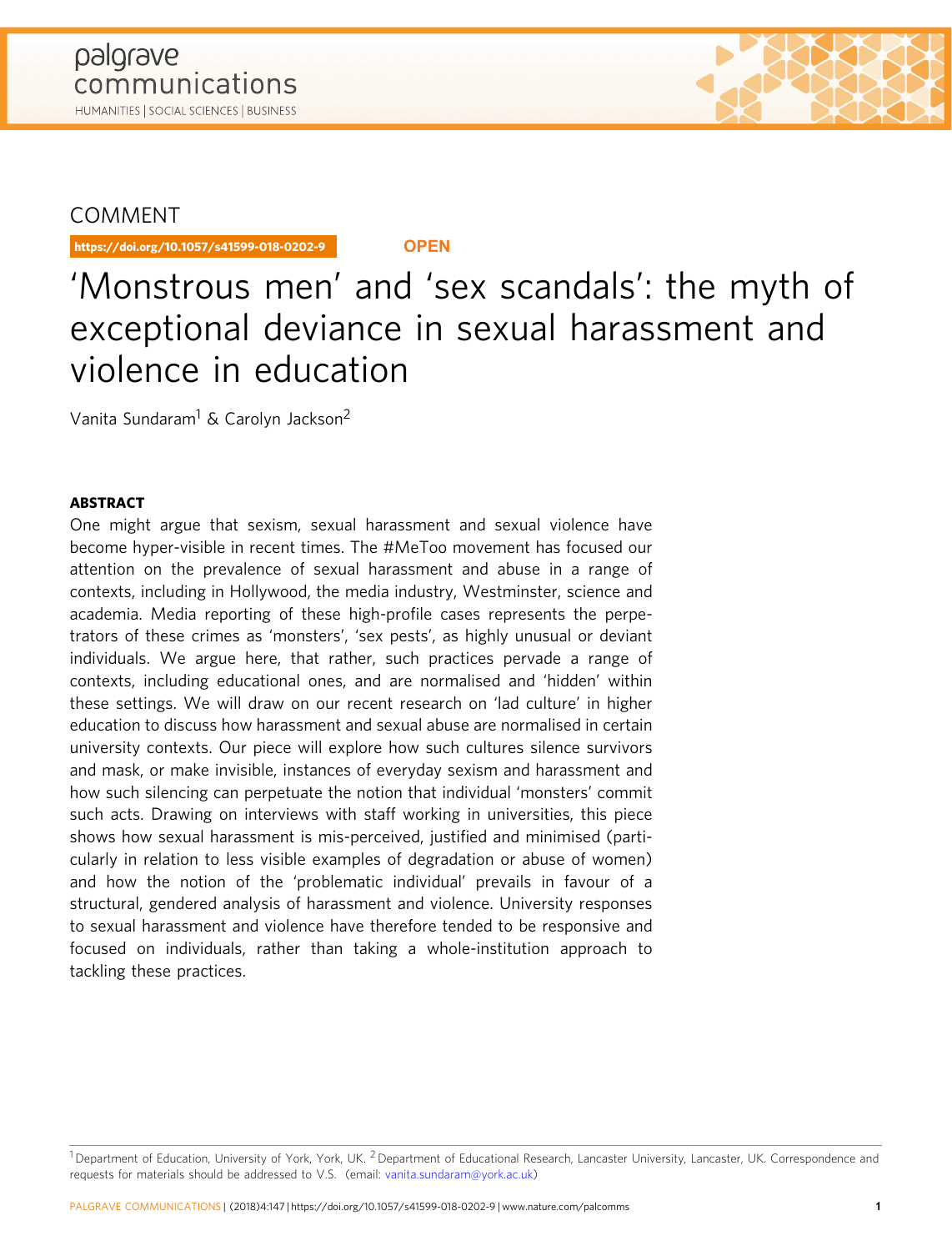The pervasiveness of sexual harassment and violence<br>
sexual harassment affects the lives of women and g<br>
particular, every day. Studies across a range of n<br>
contexts have shown how pervasive sexual harassme exual harassment affects the lives of women and girls, in particular, every day. Studies across a range of national contexts have shown how pervasive sexual harassment and sexualised violence are. The Everyday Sexism Project, an international online project, which collects women's stories of sexism, harassment and violence has demonstrated how women modify and restrict their own practices, language and movements in order to avoid—or to mitigate against the impacts of—sexual harassment and violence in public spaces. Their stories tell us how women experience sexualised intimidation waiting for taxis, while jogging, when they are walking to the bank, to school, to pick up their children. Young girls and women share their stories of being followed in cars, whistled at, shouted at by men on the way to school. Recent high-profile cases of women runners being attacked, even murdered, women being assaulted for rejecting unwanted sexual advances (Willsher, [2018\)](#page-5-0), have highlighted the pervasive sexual harassment and abuse experienced by women undertaking what might be termed 'everyday practices' in public spaces.

One might argue that sexism, sexual harassment and sexual violence have become hyper-visible in recent times. The #MeToo movement has strengthened the voices of survivors and given them a platform from which to talk about their experiences. Celebrities, revered and powerful men have been named at the centre of harassment and violence, often spanning decades and involving clear abuses of power. These men have been referred to as 'monsters', as 'evil' and have generally been cast as unusual, particularly problematic individuals who pose a clear threat to women and children. We argue that while these perpetrators have certainly been prolific and more visible than most, sexual harassment, misconduct and violence are masked and made invisible by a culture in which harassment and sexual violence by men against women is normalised. The #MeToo movement itself has simultaneously enabled the 'calling out' of individual perpetrators and has highlighted how widespread sexual harassment and violence are in a range of contexts and sectors. The movement has itself become a vehicle for emphasising the systemic nature of sexual harassment and violence, for highlighting the multiple structural, social and cultural barriers to disclosure for survivors; it has made visible the continuum of practices that women (in particular) are subjected to, highlighting the significant and persisting impacts of sexual harassment and violence. There has been some debate about the effectiveness of 'naming and shaming' strategies in terms of bringing about culture change; does an individualised approach enable us to transform the culture itself? Does it enable us to name and destabilise the cultural conditions that make women vulnerable to gender-based harassment and violence?

It is clear that the culture that enables gender-based violence is not specific to particular industries or spheres of work. Rather, it pervades a range of contexts including educational ones. In this piece, we draw on findings from research conducted in educational settings to explore why these practices are so prevalent and how they are sustained; and what can we do about it? Can the culture that sustains such practices be changed and if so what factors need to be considered? Despite the recent visibility of sexism, harassment and violence, these are, of course, not new phenomena. There is no evidence that these practices are on the decline; this is despite growing awareness of, and attention to, these issues and, arguably, progress in terms of gender equality in a number of spheres. For example, the Crime Survey for England and Wales suggests that 1 in 5 women and 1 in 25 men in the general population have experienced some form of sexual assault (which covers rape, sexual assault, indecent exposure and unwanted touching) since the age of 16. We know that there is no

significant change in the prevalence of sexual assault measured by the Crime Survey for England and Wales since 2005 when the module on sexual assault was introduced. When considering prevalence statistics we need to take into account under-reporting among survivors of all genders, as more than 80% of survivors do not report their experiences to the police (CSEW, [2018\)](#page-5-0).

Sexual harassment has been shown to be prevalent in educational contexts, including in primary and secondary school classrooms (Lee et al. [1996;](#page-5-0) Espelage et al. [2016;](#page-5-0) Renold, [2002;](#page-5-0) NEU/UK Feminista, [2017](#page-5-0)). In the UK, the Women's and Equalities Committee launched an enquiry in 2016 into sexual harassment in education. The report from this enquiry showed the scale and nature of sexual harassment and sexualised violence experienced by young girls and women in schools across the country (WEC, 2016). For example, 22% of young girls aged 7–12 reported experiencing jokes of a sexual nature from boys in their school. Girls as young as 9 reported having their skirts lifted up and their pants pulled down by their peers, leaving them too scared to wear skirts to school. Sexual harassment and humiliation have also been shown to be prevalent in secondary schools (Ringrose et al. [2012](#page-5-0); Sundaram and Sauntson, [2016](#page-5-0); GirlGuiding, [2017\)](#page-5-0). Sexualised bullying focuses on girls' physical appearance and presumed sexual activity, and harassment using pornography and digital media is widespread.

We know that sexual harassment and violence persist into university contexts. The National Union of Students has conducted several studies of women (and men) students' experiences and has shown that two-thirds of women students have experienced verbal or non-verbal harassment (NUS, [2010](#page-5-0)); 1 in 7 women students has experienced serious physical or sexual assault (NUS, [2010](#page-5-0)); and 37% of women and 12% of men students have experienced unwanted sexual advances (NUS, [2014](#page-5-0)). More recently, the NUS has conducted research showing that staff-on-student sexual misconduct is also a concern (NUS, [2018](#page-5-0)). A significant minority of respondents in their survey reported having experienced sexual harassment from a member of staff in their university, ranging from sexualised comments to rape. Twelve percent of former students had experienced nonconsensual sexual contact from a staff member in their institution. High profile examples of staff sexual misconduct in universities in other national contexts have also been exposed through #MeToo, including cases in India ([https://www.bbc.co.](https://www.bbc.co.uk/news/blogs-rending-,0,0,2) [uk/news/blogs-trending-41862615\)](https://www.bbc.co.uk/news/blogs-rending-,0,0,2) and the USA [\(https://www.](https://www.vox.com/2018/8/14/17688144/nyue-ooovement-exualarassmentvital-onell) [vox.com/2018/8/14/17688144/nyu-me-too-movement-sexual-](https://www.vox.com/2018/8/14/17688144/nyue-ooovement-exualarassmentvital-onell)

[harassment-avital-ronell\)](https://www.vox.com/2018/8/14/17688144/nyue-ooovement-exualarassmentvital-onell), the latter case also illustrating the complexities of abuses of power. While student-student misconduct may be viewed as a 'normal' part of student culture, staffstudent misconduct has been more explicitly condemned. Links between sexual harassment and violence and 'typical' student practices such as heavy alcohol consumption, sports activities and initiation rituals are discursively naturalised (NUS, [2012\)](#page-5-0). There is a sort of 'shrug of the shoulders' about student misconduct and perhaps especially so in contexts where there is no standardised policy or legal framework for responding to complaints. However, even though staff misconduct towards students has provoked greater public outcry, we argue that prevailing gendered power relations—in universities and elsewhere—serve to silence and dismiss such complaints when they are made (this silencing has also been highlighted in recent work by Bull and Rye, [2018](#page-5-0)). University interventions to address student-student harassment and violence have often foregrounded learning about consent and rape culture; there is a clear sense in which such interventions are aimed at young people, mainly assumed to be living away from home for the first time and having relatively little experience of negotiating interactions in university spaces. Staff-student misconduct is, of course, about something rather different than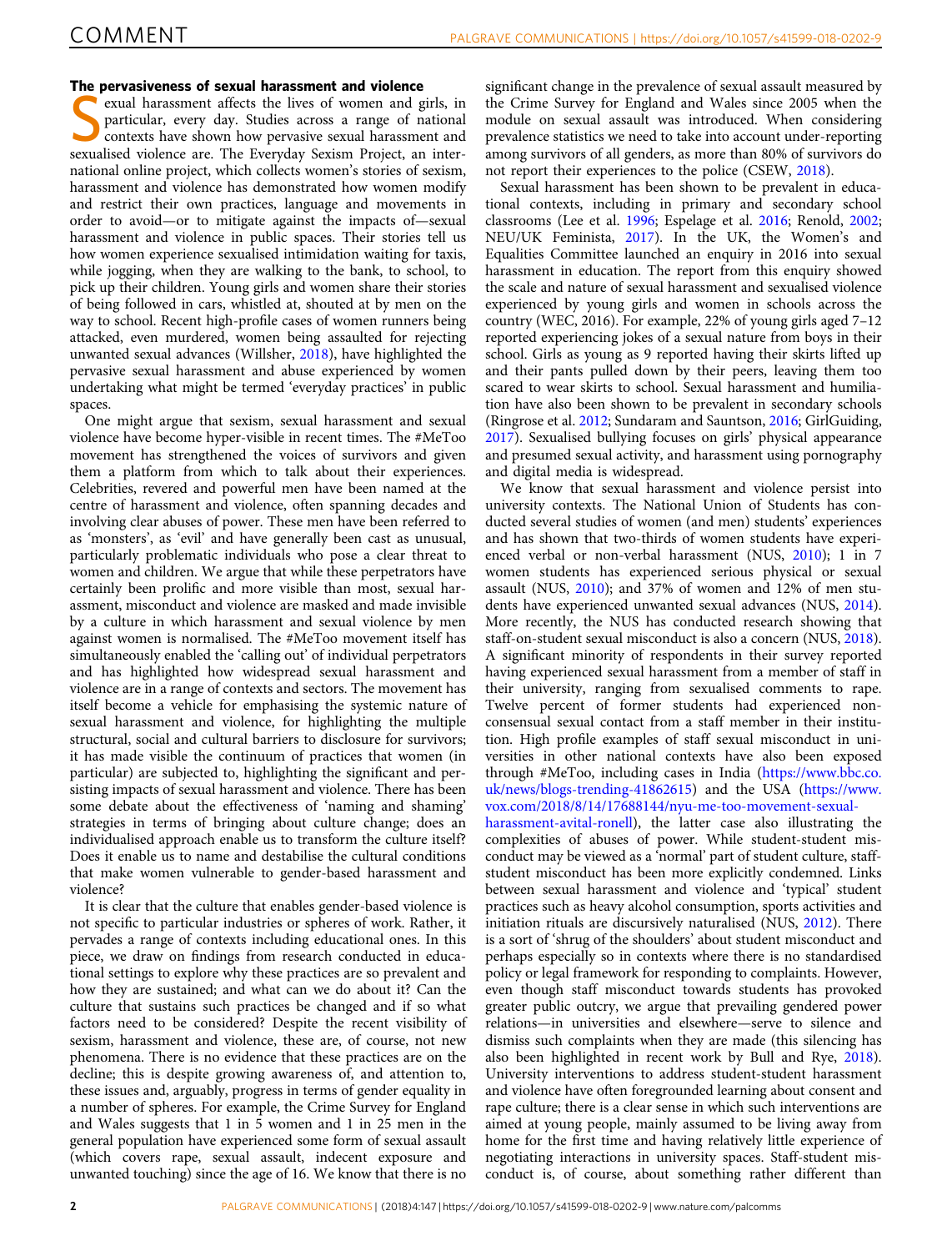people 'misunderstanding' behaviour or interactions. The explicit abuse of power in such interactions must be named, kept visible and inform university responses to complaints made.

#### Staff perspectives on 'lad culture', sexual harassment and violence

In the first UK project on university staff perspectives on sexual harassment and violence in higher education, we found that staff working in universities had also encountered a range of harassing or violent behaviours that encompassed abusive language, forms of online or digital abuse, and sexist and abusive behaviour (Author and Author, 2015, [2018\)](#page-5-0). Many of the experiences that staff recounted were directed towards students and were perpetrated by other students. Sexual harassment and assault in social spaces such as in nightclubs, bars, and at union events was perceived as common and as the most likely context for such behaviours. Staff also encountered sexualised bullying and intimidation in online spaces, most often through social media. While sexual harassment was most often associated with social spaces our participants gave examples of the ways in which sexist and sexualised language and behaviour was used in teaching and learning spaces to intimidate, humiliate or objectify women students and/or staff (as exemplified below).

A colleague of mine was giving an interactive lecture on India and she said 'does anyone know how many women are in the Lok Sabha parliament?' - one of the houses of parliament - and there was a cry from the back from somebody of 'too many'… You encounter this. I certainly, in my department, I encounter a lot of misogyny and these sort of jokes about feminism, about women, about all these sorts of things. It's really prevalent. (Paul, man, focus group, U5) (Author and Author, [2018,](#page-5-0) p. 12).

Our findings suggest that sexual harassment and violence in higher education should be considered beyond its manifestations and impacts in social spaces. The ways in which such practices permeate teaching and learning spaces have consequences not only for women students but also for staff. We argue that recognising the varied, and sometimes subtle, ways in which sexism and sexual harassment are used in university contexts allows us to recognise the more insidious ways in which sexism operates more generally. Understanding the less overt manifestations of sexual harassment is important for analysing the ways in which sexism and harassment become normalised, invisibilised and sustained in university contexts.

#### The normalisation of sexual harassment and violence

We argue (in Jackson and Sundaram, forthcoming) that despite the fact that we know sexism, harassment and sexual violence are evident in university contexts, this is not always acknowledged or problematised by staff in various roles working in these settings. Part of the problem here is that staff do not perceive themselves as occupying the spaces in which sexual harassment and violence are most likely to occur: nightclubs, bars and student-facing social media. When sexual harassment is encountered by staff, this tends to be the more 'extreme', highly visible examples that are escalated upwards in the institution and become more widely known about. 'Everyday' instances of sexism and harassment were either 'invisible', not recognised as such; or seen as so common and widespread as to be unworthy of reporting (Author and Author, [2018\)](#page-5-0). This reluctance to report 'minor' incidents such as groping, unwanted touching and sexually harassing language contributes to its invisibility; these pervasive forms of harassment are not made visible to or within institutions through formal reporting or complaints processes. As Ahmed [\(2016\)](#page-5-0) has

argued, when they are reported, the 'complainant' is constituted as just that: as complaining. When sexual harassment itself becomes invisibilised, so too, does the work of trying to challenge it - those who seek to challenge it are represented as troublesome, as enacting damage to the institution.

Limited understandings of what constitutes 'sexual harassment', as well as entrenched gender-blindness on the one hand, and gender stereotyping on the other, underlie the dismissal, trivialisation and invisibilisation of sexual harassment and violence in higher education. Practices that constitute sexual harassment, including sexualised name-calling or 'banter', sexually objectifying or degrading language, unwanted touching or persistent sexual advances, were not always recognised as such, either by individual staff or in formal university policies. They were also explained away, dismissed as the behaviour of 'naïve', unknowing men, who do not realise the consequence of their actions.

People may not realise it's not okay if they're drunk, people may not realise they're doing it … I think it's down to the sexual desires and the need for people to find a partner. And just it comes out, when there's this laddish behaviour it comes out in the wrong way, because their judgement is impaired by alcohol and they forget that the normal things can happen. (Lydia, woman, U6)

The gendered basis of harassment and violence is not always recognised, and a perception that girls can be 'just as bad as boys' in terms of enacting some aspects of so-called 'lad culture' exists. As is the case in other contexts—and with other practices individual and exceptional incidents are used to extrapolate to a common-sense notion that there is parity in these practices. Given the pervasiveness of such views in the higher education institutions in our study, we might think of universities not only as settings in which these practices occur, but as conducive contexts (Kelly, [2016\)](#page-5-0) for sexual harassment and violence.

Jackson and Sundaram (forthcoming) have argued that universities are organised around particular power arrangements, which are gendered, racialised and classed. This unequal distribution of power, along intersecting lines of hierarchy, creates a context in which sexist (and other) language and behaviour becomes normalised and therefore allow other, more visible abuses of power to occur. Our data suggest that university staff do normalise and trivialise a range of sexist practices, and that those staff with the power to respond to disclosures often express problematic understandings about the prevalence, nature and impact of sexual harassment and violence. We therefore argue that in a setting where power is so unequally distributed, universities may not only be a space in which harassment and violence occur, but may indeed constitute a context which is conducive to these practices. However, we do not uncritically or simplistically conceptualise universities as a 'danger zone' as Lewis et al., ([2018\)](#page-5-0) have warned that contemporary debates might facilitate. Indeed, Lewis, Marine & Kenney note the ways in which universities might be sites for student-led and feminist resistance in a range of forms, spanning grass-roots and informal activism to lobbying for changes to institutional policies on sexual violence. We do believe in the potential to challenge and resist against existing power arrangements in the university, and we simultaneously acknowledge that current relations enable the existence, trivialisation and invisibiliation of harassment and violence and survivors themselves.

#### Understanding the causes and persistence of sexual harassment and violence

To prevent sexual harassment and violence we need to understand its root causes. So, where does gender-based harassment originate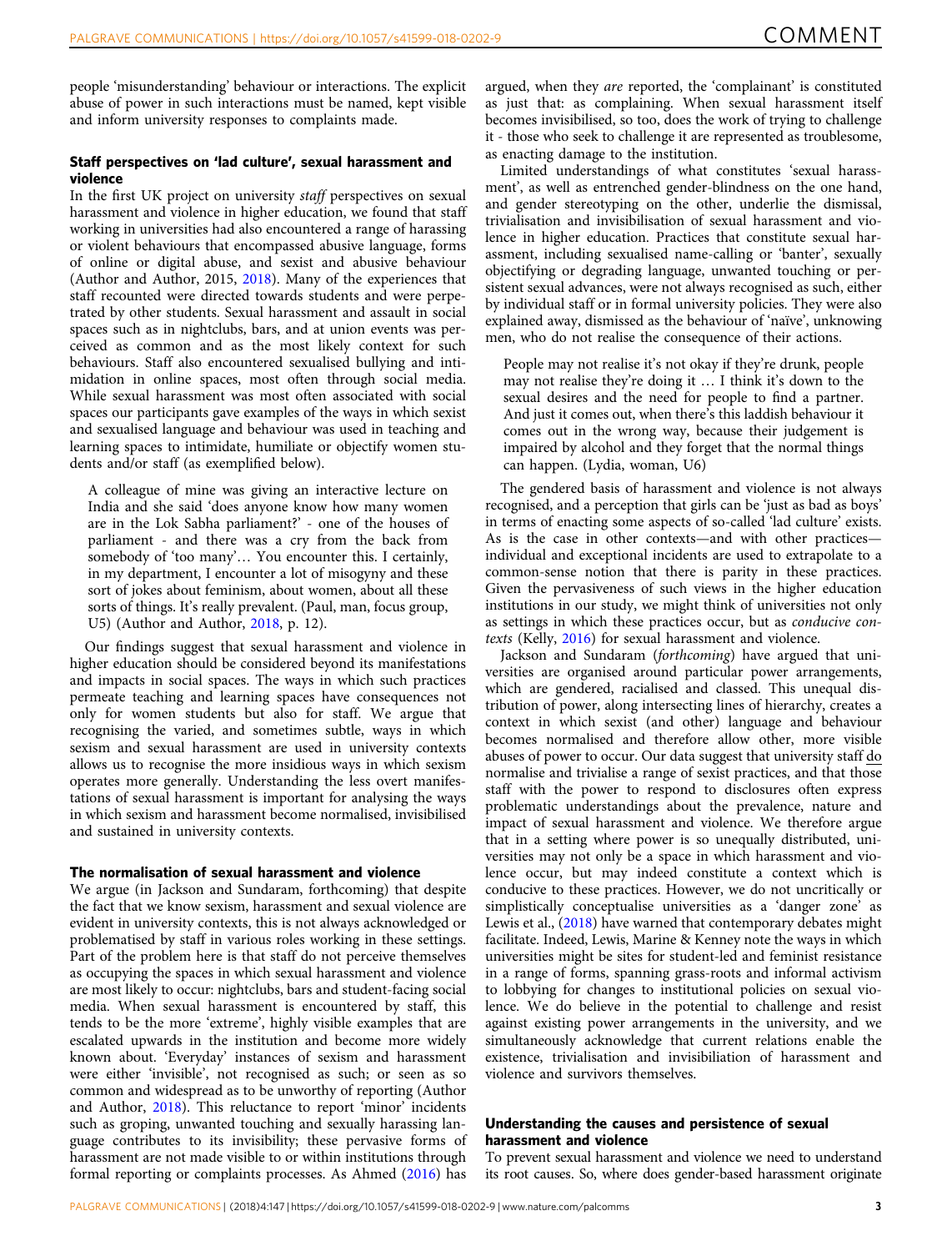and how is it sustained across educational (and other) settings? Sexist behaviours, values and attitudes associated with sexual harassment and violence clearly do not arise in university. We know that young people of secondary school age are highly accepting of different forms of gender-based violence (Burton et al. [1998;](#page-5-0) Prospero, [2006](#page-5-0); Barter et al. [2009](#page-5-0), [2015](#page-5-0)). Studies suggest that young people hold victim-blaming attitudes and women and girls are often seen as being to blame for violence perpetrated against them. Some forms of violence, for example, coercive or controlling behaviour, are not recognised as abusive and are seen by some young people as a 'normal' aspect of heterosexual relationships. In terms of understanding why young people accept and justify violence, recent research shows that young people's expectations of gender are pivotal to their understandings of violence as 'violent' (or not) and to their acceptance of different forms of violence. For example, McCarry's ([2010](#page-5-0)) work shows that young men's understandings of what it means to be a 'proper man' involves exercising control and establishing dominance and power over their partners. This sometimes involves verbal aggression, coercion and controlling behaviour, and physical or sexual violence. Author 1's work in this area (Sundaram, [2013](#page-5-0), [2014](#page-5-0)) has shown how young people are wellversed in official or formal discourses about 'violence' being wrong, but when young women (in particular) transgress expectations of 'appropriate femininity' or how a girl should behave in an intimate partner relationship, a range of forms of violence are narrated as justifiable, acceptable and even deserved. Drawing on Liz Kelly's ([1987](#page-5-0)) pioneering concept of a continuum of sexual violence, Author 1 has argued that young people's acceptance of violence exists on a continuum rather than there being a dichotomous conceptualisation of violence as 'wrong' or as 'acceptable', and that gender expectations mediate these views (Author and Author, [2018](#page-5-0)). Conservative attitudes about gender have also been linked to greater acceptance of partner violence among teenagers (Lacasse and Mendelson, 2007). So gendered power relations - relations that position men or boys as more dominant, in control and as representing or holding authority compared with women or girls - are produced and upheld by many young people, and underpin their justification and normalisation of sexual harassment and violence in heterosexual relationships.

Expectations for 'boy' and 'girl' behaviour are produced, reinforced and upheld in and by schools. Young people themselves, as well as teachers (and parents) demand conformity to a narrow and fairly rigid set of expectations for what is appropriate 'masculine' and 'feminine' behaviour (Davies, [1989](#page-5-0); Renold, [2000,](#page-5-0) [2002,](#page-5-0) [2005;](#page-5-0) Atkinson, [2018](#page-5-0)). Some young people are beginning to challenge traditional ways of doing gender, including resisting the notion of the gender binary; however, policing of gender norms by young people and adults persists and is powerful (Bragg et al., [2018](#page-5-0)). These expectations are commonly narrated as being linked to the essential nature of boys and girls; the social constructedness of them is rarely made explicit by young people or by adults. Even when children transgress normative gender expectations, thereby clearly demonstrating the potential for disruption and the constructed nature of these, a discourse of natural 'boy' and 'girl' behaviour is maintained (Atkinson, [2018](#page-5-0)). The salience of binary gender expectations is demonstrable and can help us to understand how certain gendered practices, including sexual harassment and abuse, are pervasive and become narrated as 'normal' (even if not desirable).

#### Conclusion

Existing research on sexual harassment and violence in universities tells us that myths and misperceptions about the nature, prevalence and causes of sexual harassment are fairly widespread; that victim-blaming persists; and that there is some resistance to viewing sexual harassment and violence as gendered phenomena (in terms of perpetration and victimisation patters, as well as in terms of men's violence being reflective and reproductive of particular expectations of gender behaviour). These attitudes are located within a wider cultural context in which children are systematically taught to behave in particular gendered ways, including in their sexual and romantic interactions with each other. We know the myriad of ways in which gender stereotypes about boys' and girls' abilities, their personality characteristics, romantic and sexual interests and so on are reproduced in educational settings across the life course. Gender norms teach young men that they should be dominant, in control, authoritative; and teach young women that they should be submissive, sexually unknowledgeable and not too assertive. Within schools, these norms are upheld by pupils themselves, as well as teachers—and they have clear implications for negotiating consent, for understanding and confidently enacting boundaries in relationships. These norms are reinforced through the sex and relationships education curriculum (Sundaram and Sauntson, [2016\)](#page-5-0). Our qualitative and linguistic analysis of sex and relationships education reveals not only how heterosexuality is promoted and foregrounded, but also how girls are held responsible for managing the risk of being harassed/assaulted by behaving 'appropriately' e.g., not drinking, not having sexual relationships; boys, on the other hand, are pressured to demonstrate sexual knowledgeability, desire and stamina. Gender equality, consent, pleasure, respect in relationships are not addressed within the statutory or non-statutory curriculum guidance documents.

While recent public analyses of the #MeToo movement and sexual violence in universities have focused on high-profile, problematic individuals, it is imperative that prevention efforts acknowledge and address the structural basis and systemic nature of sexual harassment and violence. Some cases of sexual harassment are (made) more visible than others, certainly, but these are not isolated cases. It may be a more convenient truth to represent sexual harassment and violence as relatively rare, as perpetrated by particularly deviant or troubled men. However, research shows how pervasive such practices are, and as we argue here, they are rooted in a cultural and societal context that produces and sustains gendered power relations. The norms and expectations for gender that are learned and taught—demanded, even—create a context of gender inequality, and one in which gendered abuses of power can readily occur and be excused and normalised. These practices can be understood as sustained by what Connell [\(2005](#page-5-0)) has termed the gender regime, which is embedded across a range of organisations. Thus, contexts that are conducive to gender inequality in various forms (including harassment and violence) are characterised by a gender-unequal division of labour, distribution of power, and beliefs/discourses about gender difference that sustain this hierarchy.

We need to address the structural and systemic nature of gender inequality, and the ways this plays out in everyday actions and interactions, as a starting point for prevention. Thus it is important to acknowledge how 'laddish' behaviours, including sexual harassment and violence arise, as well as understanding the pervasiveness of such practices. These are not acts committed by 'sex pests' or 'monsters'; these are not behaviours which are limited to certain environments. These behaviours reflect a wider culture in which sexual harassment and violence become normalised and routinized, in which the trivialisation and minimisation of such behaviours render them invisible and unspeakable.

Received: 7 September 2018 Accepted: 21 November 2018 Published online: 11 December 2018